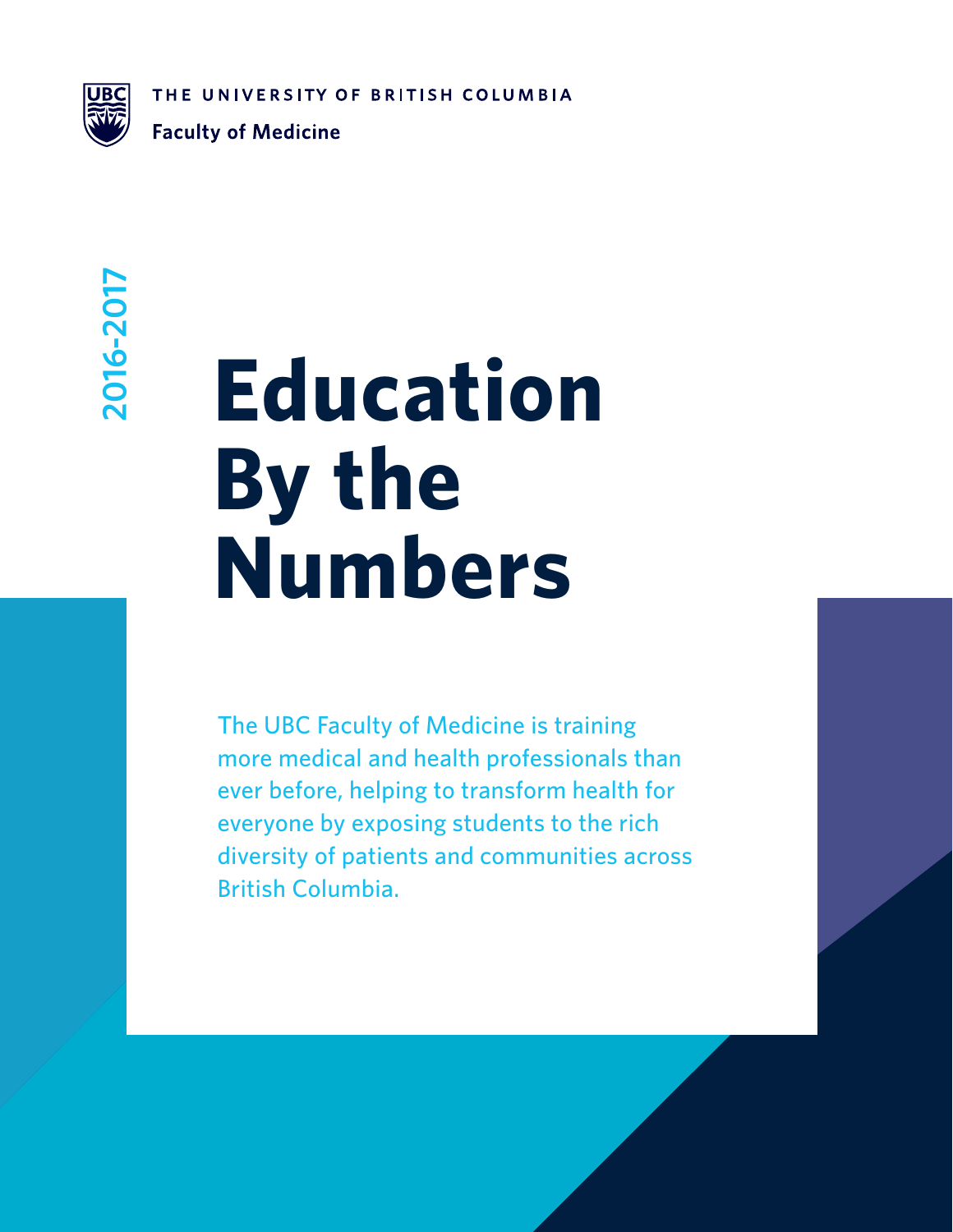## **Delivering Province-wide Training**

During the past two decades, the Faculty of Medicine and its partners have transformed the education landscape in B.C. by developing an innovative model of training that exposes students to urban, rural and northern communities and diverse patient populations across the province.

**Every day 4,500+ students are learning in more than 80 communities across B.C.**

**80+**

**TRAINING SITES ACROSS B.C.**



#### **TRAINEES IN 2016/17**

- **Audiology**
- **Biomedical Research**
- **Genetic Counselling**
- **Medical Laboratory Science**
- **Medical Undergraduate: Island, Northern, Southern and Vancouver-Fraser Medical Programs**
- **Medical Residency**
- **Midwifery**
- **Occupational Therapy**
- **Physical Therapy**
- **Population & Public Health**
- **Speech-Language Pathology**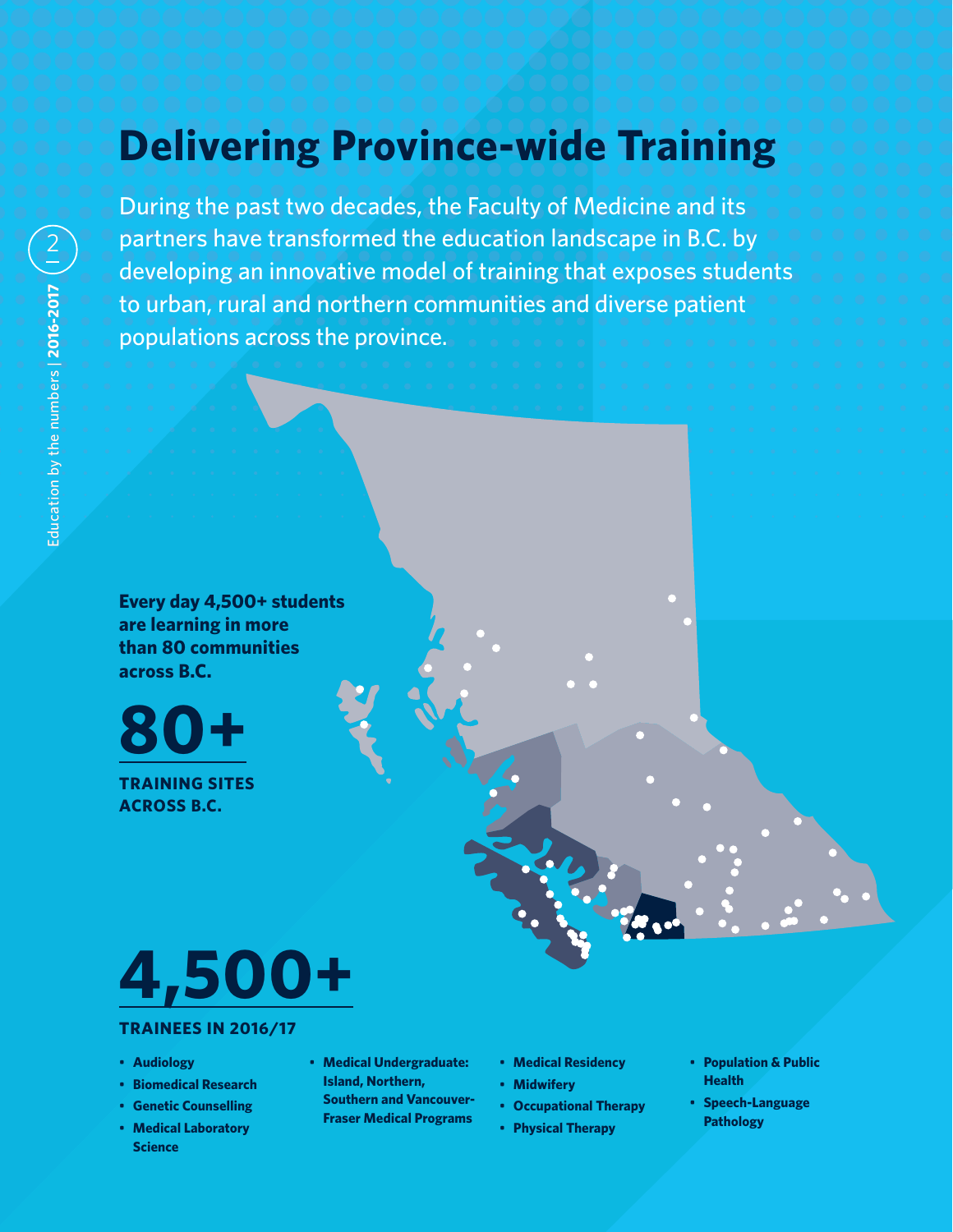### **Training more Health Professionals for B.C.**

The Faculty of Medicine is training more doctors and health professionals across B.C. than ever before to help ensure the population health care needs of today and tomorrow can be met.





#### **MD UNDERGRADS**

**288 first-year seats 5TH largest program in North America**

**FAMILY MEDICINE RESIDENTS 169 first-year positions Largest program in Canada with 19 training sites across B.C.**

**GRADUATE HEALTH PROFESSIONALS 182 first-year seats**

**(e.g., physical therapy, occupational therapy, speech-language pathology)** 

#### **HEALTH PROFESSIONAL UNDERGRADS**



#### **GENERALIST & SPECIALIST RESIDENTS**



#### **MASTER'S & PhD STUDENTS**